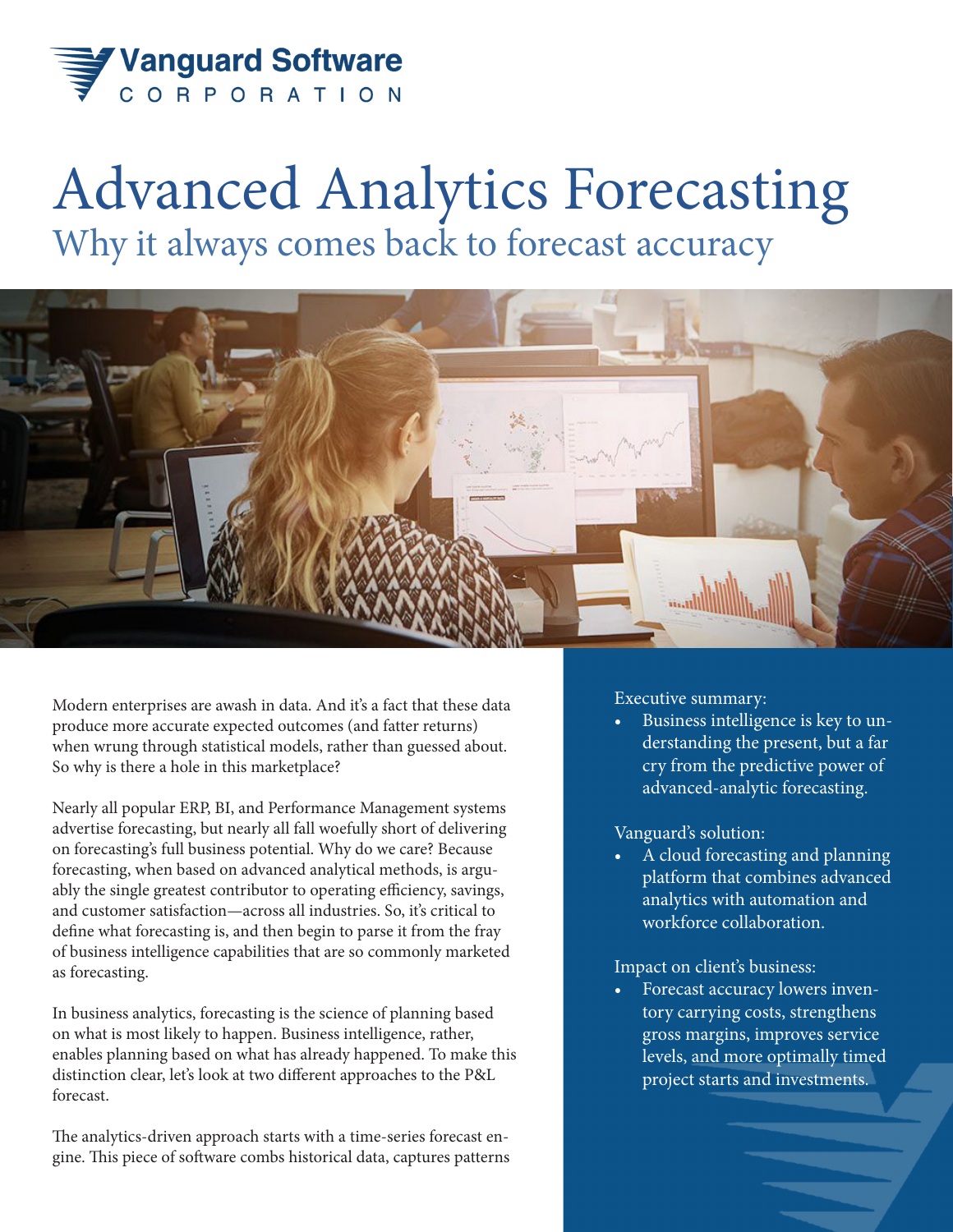and relationships, and then models and extrapolates an objective representation of what is to come. Multiple layers of advanced analytics (plus management foreknowledge) may refine predictions, but it all starts with statistically-derived inputs for revenue, fixed and variable cost, etc. This is very different from the forecasting modules of popular ERP, CPM, and BI suites.

Depending on the particular management culture, forecasts are sometimes referred to by other names, such as budget, target, or goal. It's important to remember that an object, analytics-driven forecast should inform budgets and targets, not attempt to portray them.

To be fair, these systems provide excellent web-based computing environments and historical reporting value by doing the following:

- Eliminating the complications of desktop spreadsheet management
- Providing fast and easy roll-up capabilities
- Streamlining multi-division financial consolidation and reporting

In addition, these systems look great and are getting easier to use. What they don't do is generate objective forecasts from statistically derived inputs. Nor do they deliver the accuracy and ROI possible from analytics-driven forecasting.

In actuality, most BI forecasting modules are essentially spreadsheets. They're contextually formatted, and provide excellent tools with which users can plot their own forecasts, for things like P&L. The user provides starting values for revenue, expense, and whatever else is going into the forecast. The system runs a calculation on the numbers and presents a forecast bottom line. The question is, where did the starting values come from? The prior period plus X percent? An extrapolated five-year average? Perhaps the starting values were stretched to align with targets or sandbagged to ensure the team hits the target or stays within budget. Whatever the case, this is not analytics-driven forecasting.

In fact, it is little more than judgmental forecasting, which is by nature far more subjective, and far less capable of delivering the accuracy and ultimate returns possible with the science-proven, market-proven methods you're attempting to distinguish (assuming sufficient data are available).

The ability to apply judgment and insight is an important science all its own and an integral of (but not the basis of) any top-rate forecasting solution. It can prove especially valuable, for instance, when historical data are insufficient to generate accurate statistical forecasts.

The economics of forecasting are well-understood in operations-sided environments, where statistically-generated, SKU-level forecasts inform critical decisions about production, storage, and distribution. Operations managers who make carrying cost decisions on huge inventories live by analytics-driven forecasting. However, while the same principles hold true for sales and financial management, they seem to lose luster in executive management circles. One reason may be that the makers of enterprise business systems have invested heavily in attractive UI, dashboard, and reporting features—specifically to appeal to sales, finance, c-suite, and IT decision makers. System developers



1255 Crescent Green Cary, NC 27518 vanguardsw.com

Phone: 919-859-4101 Fax: 919-851-9457 Email: info@vanguardsw.com